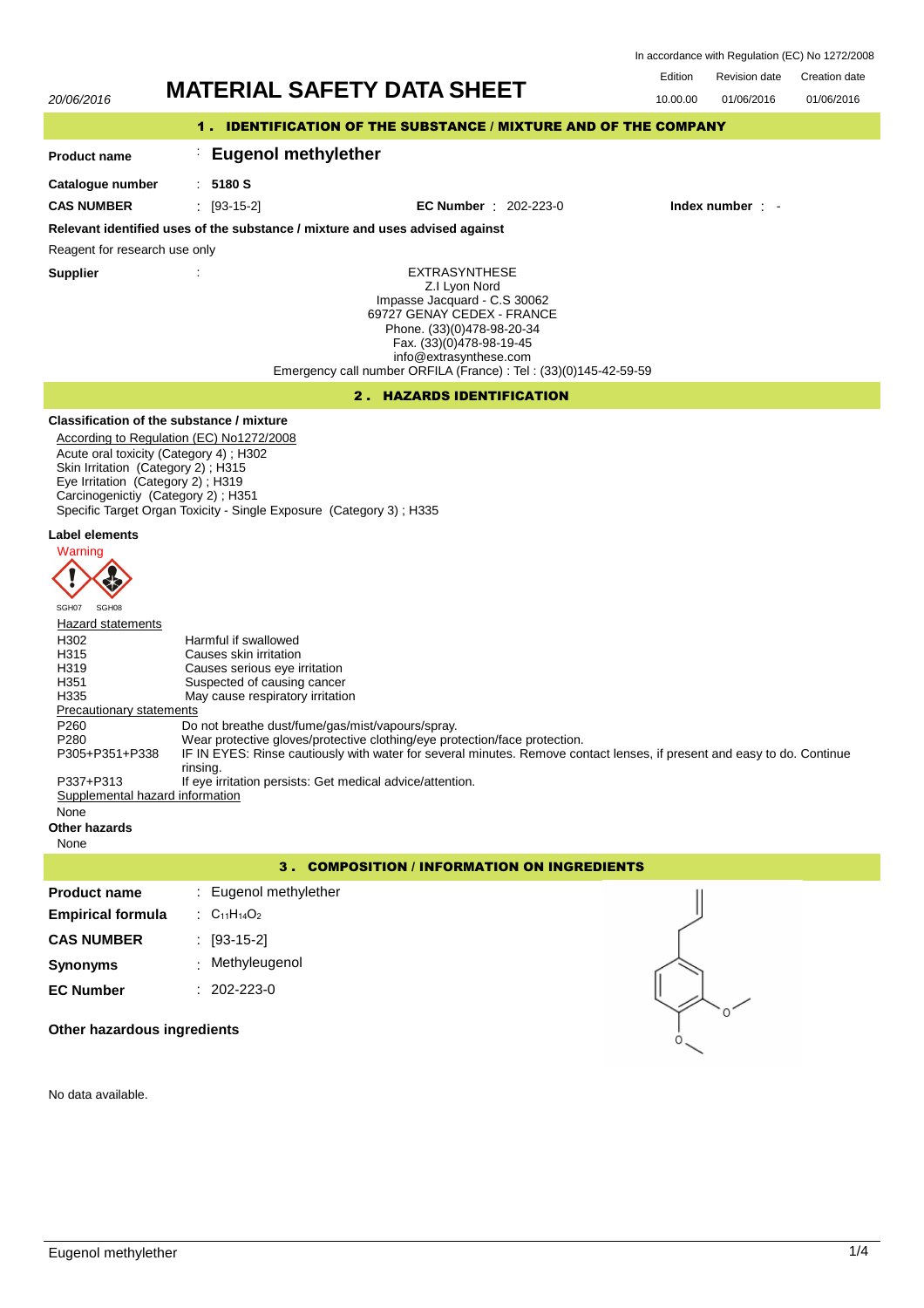#### 4 . FIRST AID MEASURES

#### **Inhalation**

In case of inhalation, move the victim to fresh air. If breathing is difficult, put the victim on oxygen. If breathing stops, carry out artificial respiration.

**In case of skin contact** Wash thoroughly with water and soap.

#### **In case of eye contact**

Rinse well with plenty of water for at least 15 minutes.

#### **Ingestion**

Do not make an unconscious person vomit or swallow anything. Rinse the mouth thoroughly with water.

5 . FIRE-FIGHTING MEASURES

## **Extinguishing media**

Carbon dioxide, dry powder.

#### **Special hazards arising from the substance**

Harmful/toxic vapours, carbon oxides may be released during the fire.

# **Advise for fire-fighters**

Wear an autonomous breathing apparatus and suitable protection clothing against chemical agents.

### 6 . ACCIDENTAL RELEASE MEASURES

# **Personal precautions**

Use personal protective equipment. Evacuate the personnel from the contaminated zone. Ensure adequate ventilation.

#### **Environnemental precautions**

Keeping away from drains, surface and ground waters.

#### **Methods and materials for containment and cleaning up**

Clean up without creating dust and place in adapted and sealed containers for elimination. Wash the contaminated aera with water and soap. Confine washing water and dispose of it complying with the local regulations. After cleaning, quickly eliminate traces of water with a product absorbing liquids (for example : sand, sawdust, universal binder, Kieselguhr).

# 7 . HANDLING AND STORAGE

#### **Precautions for safe handling**

Avoid formation of dust. Avoid contact with skin and eyes. During handling, wear suitable personal protective equipment (see section 8). Follow the normal measures for preventive fire protection.

#### **Specific handling**

No data available.

# **Specific end use(s)**

No data available

#### **Conditions for safe storage, including any incompatibilities**

Store in a cool well-ventilated place. Keep container tightly closed in a dry place away from light.

#### Store at <+8°C

8 . EXPOSURE CONTROL/PERSONAL PROTECTION

#### **Respiratory protection**

Wear imperatively an appropriated mask/respirator, tested and approved by standards such as NIOSH (US) or CEN (EU).

#### **Hand protection**

Handle with protective gloves. The selected gloves have to satisfy the specifications of EU Directive 89/686/EEC and the standard EN 374 derived from it.

#### **Eye protection**

Wear safety glasses.

#### **Skin protection**

Wear suitable protective clothing according to the quantity and the level of activity of the substance at the workplace.

# 9 . PHYSICAL AND CHEMICAL PROPERTIES

#### **Information on basic physical and chemical properties**

| Physical state                         | : Liguid                  |
|----------------------------------------|---------------------------|
| Color                                  | : No data available.      |
| Solubility in                          | : Ethyl alcohol (Soluble) |
| Melting point                          | : No data available.      |
| рH                                     | : No data available.      |
| Partition coefficient: n-octanol/water | : No data available.      |
| Auto-ignition temperature              | : No data available.      |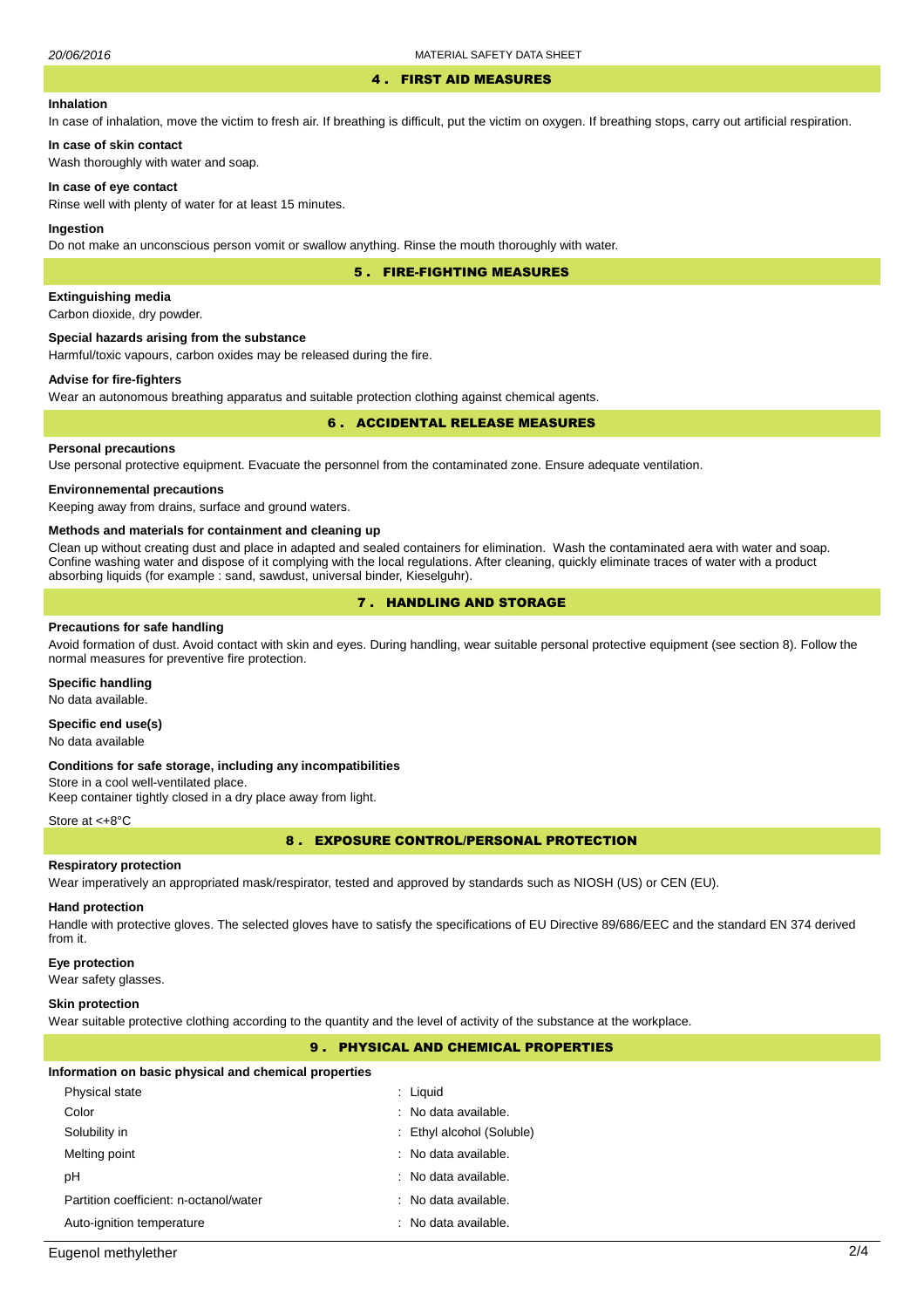| 20/06/2016 |                           | MATERIAL SAFETY DATA SHEET |
|------------|---------------------------|----------------------------|
|            | Decomposition temperature | No data available.         |
|            | Viscosity                 | : No data available.       |
|            | Initial boiling point     | $: 248 - 255^{\circ}$ C    |

Flash point : 110°C

# **Other information**

### No data available

10 . STABILITY AND REACTIVITY

# **Reactivity**

No data available.

### **Chemical stability**

Stable under recommanded storage conditions.

## **Possibility of hazardous reactions**

No hazardous reactions during storage and handling complying with the instructions.

**Conditions to avoid**

No data available.

#### **Incompatible materials**

No data available.

#### **Hazardous decomposition products**

No hazardous decomposition products if the instructions for handling and storage are respected. During high overheating of the substance or during a fire, hazardous decomposition products may be produced.

11 . TOXICOLOGICAL INFORMATION

#### **Acute oral toxicity**

Rat, Dose : 810 mg/kg Result : LD50, (RTECS),

#### **Acute dermal toxicity**

No data available.

#### **Acute inhalation toxicity**

No data available.

#### **Skin Corrosion**

No data available.

#### **Skin Irritation**

No data available.

#### **Serious Eye Damage**

No data available.

#### **Eye Irritation**

No data available.

## **Respiratory Sensitisation**

No data available.

#### **Skin Sensitisation**

No data available.

# **Germ Cell Mutagenicity**

No data available.

#### **Carcinogenictiy**

No data available.

# **Reproductive Toxicity**

No data available.

# **Specific Target Organ Toxicity - Single Exposure**

No data available.

### **Specific Target Organ Toxicity - Repeated Exposure**

No data available.

#### **Aspiration Hazard**

No data available.